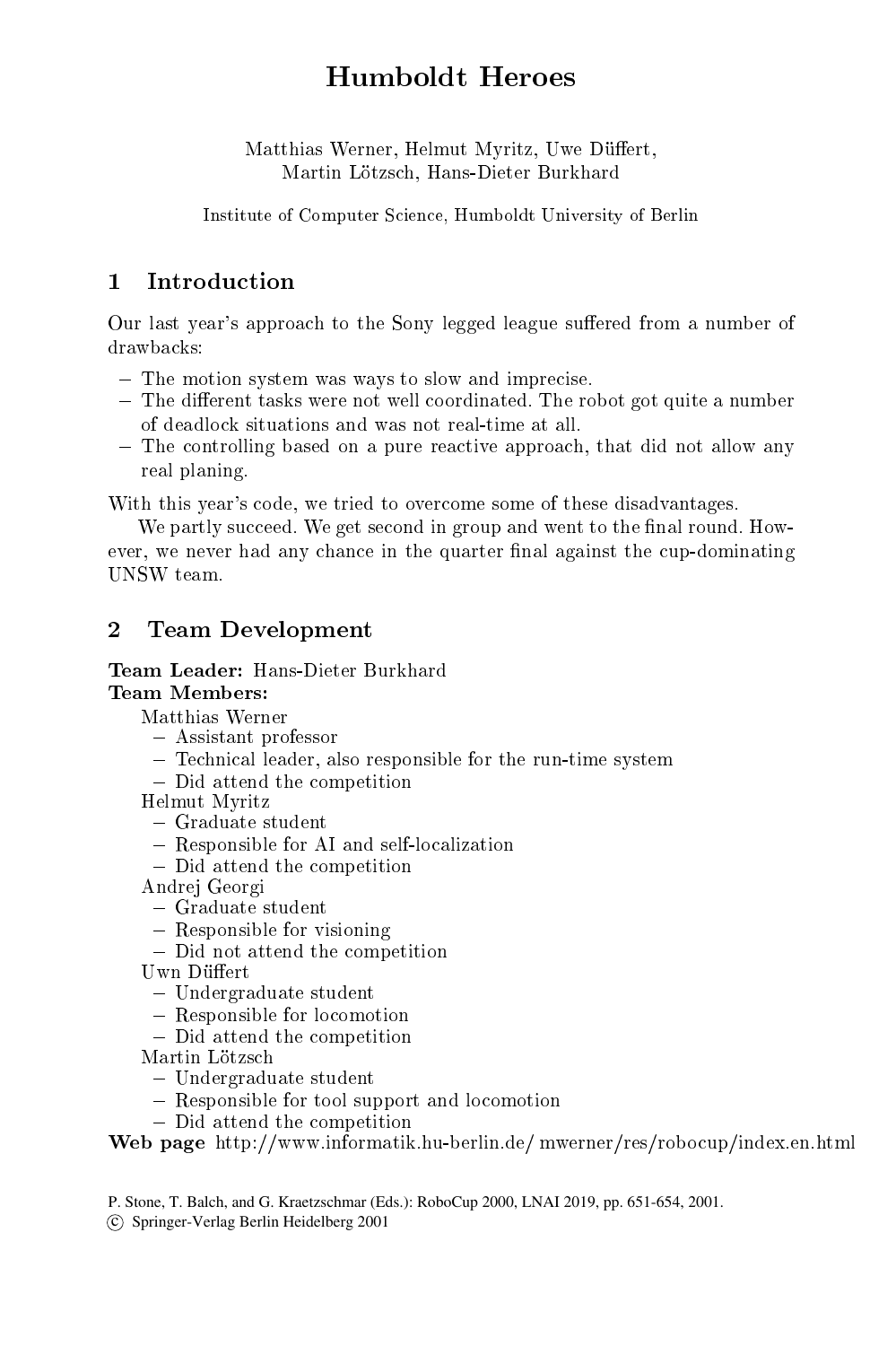#### 3 Architecture

Our soccer software for the ERS 110 consist of 4 active modules, which are supported by runtime system:

- { Central control
- { Perception unit
- { Localization system
- Motion unit

The runtime system encapsulates each module as an Aperios ob ject and activate them in a time-triggered manner. All modules communicate among each other via a shared memory.

All players share the identical program. The information about player's role in the game, direction of attack, etc. are coded in a configuration file which is parsed during the robot's initialization.

#### $\overline{4}$ **Vision**

Our vision system bases on the color detection provided by Sony. To generate the needed color tables, we use a semi-automatic tool, which allows to construct appropriate lter data for each color on base of a number of sample pictures.

To determine the distance and direction of other robots, we do an iterative pattern matching of the gained data against a projection of a simplified robot model. Since this procedure is quit time-consuming, the search is invoked for close robots only (large red or blue spots).

Unfortunately, our visioning system turns out to be to sensible against small changes of light. Also it had quite a few difficulties to distinguish between yellow and orange.

#### Localization 5

To solve the problem of localization we decided to use a case-based reasoning approach. In this approach the robot imitates the remembering process of humans.

The robot uses a given case-base consisting of  $126$  ( $14 \times 9$ ) cases, corresponding to a 14 by 9 grid that covers the pitch. Thus, robot knows for each case the correct position on the field, the angles to all landmarks, and the seen sizes of these landmarks.

With this knowledge the robot can now try to localize itself on the pitch with the granularity of the grid. During the localization our robot has to stand safely, without any movement. His head now scans the whole environment by turning to left an right.

During this scan all information about all seen landmarks (flags and goals) are stored and processed through a CRN (Case Retrieval Net). Finally, the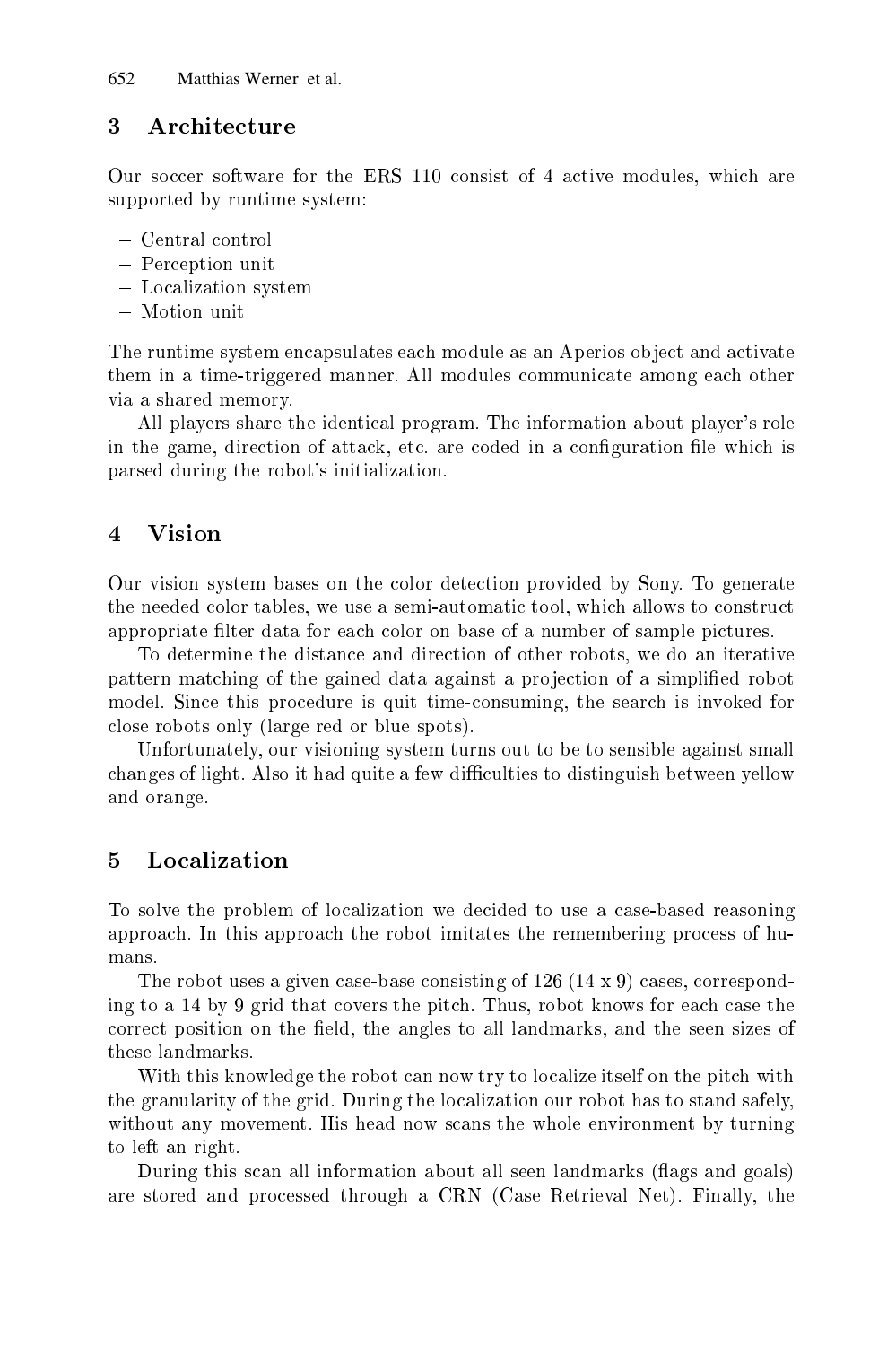information is used to activate different cases in different priority. If succeed, the information is used to activate dierent cases in dierent priority. If succeed, the position of the case with the highest priority describes a position which is close to the real position of the robot on the pitch.

During the interception of the ball the robot uses a relative world model, where it position is described relative to the ball. The described localization procedure is invoked when the robot successfully intercepted the ball.

# 6 6 Behavior Control (BDI)

For the behavior control we use the BDI approach that was already successful in the simulation league.

The BDI-Model (Belief-Desire-Intention) can easily be described by following steps of a decision process:

- $-$  At first the robot tries to collect as much information about his environment as possible (position by CRN, informations about ball and other players) and stores it in its world model (belief phase).
- ${\bf -}$  After that, it searches for all options (e.g.: InterceptBallOption, GoalKick-Option ...) and determines, which of them is the option with the highest priority (desire phase).
- ${\sim}$  Now, the robot will realize the desired option, by executing a plan assigned to this option (for example: walk 2 steps in front and then kick ) (intention phase).

Finally, the robot is ready to handle the new environment informations and the process will repeat. The decision component was invoked two times a second. If a new plan comes up during the execution of an old one, the robot tries to calculate the cost of an abort of the old plan. To stabilize the decision process, every change of a non-finished plan includes a minimum cost, even if the new plan could be easily be integrated.

# $\overline{7}$ Action/Walking

Thinking of the troubles with not completely known time behaviors, dependencies and parameterizing possibilities of the motions given in OMoNet we decided to implement our own motions.

Therefore, we developed a high level language that can describe a motion net quite similar to OMoNet and a flex/bison based compiler called MotionConfigTool that produces  $C_{++}$  source code from motion net descriptions in that language, which can be compiled and linked into Aibo binaries. The compiler checks a lot of dependencies, such as the existence of transitions between all motions, so that we had a very robust solution for our motions on the Aibo.

Motions can be defined in different ways. Some simple motions (like a Getup or our **Headkick**) can fully sufficient be defined as a small number of vectors

<sup>1</sup> The idea of headkick is got form the ARAIBO team.